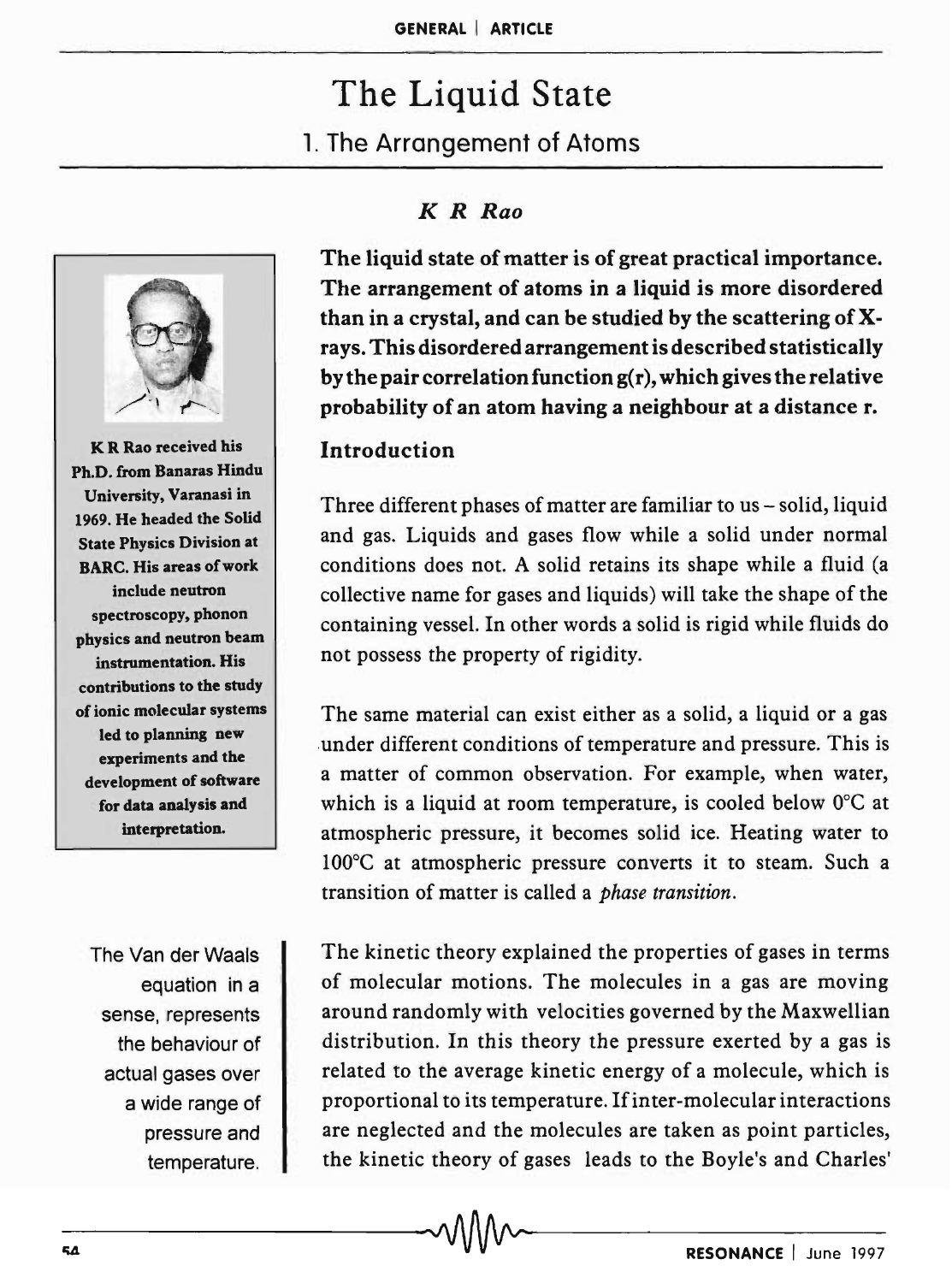laws. To account for deviations from these laws one had to invoke inter-molecular attraction as well as the finite size of the molecules. Thus was born the Van der Waals equation, which, in a sense, represents the behaviour of actual gases over a wide range of pressure and temperature.

Because the molecules have a finite size the inter-molecular interaction must be a strong repulsion when the inter-molecular distance is of the order of the diameter of the molecule.<sup>1</sup> However when the molecules are far apart, one should postulate an attractive interaction to account for deviations from the ideal gas laws when the gases are compressed and cooled. Otherwise, one cannot account for liquefaction of gases. The picture of intermolecular interaction which emerged from the study of gases is shown in *Figure 1.* 

Even in liquids molecules move in random directions with random velocities. This movement of molecules in a liquid gives rise to the phenomenon of *Brownian motion.* The botanist, Robert Brown, observed that pollen grains suspended in a liquid appear to move randomly. Brownian motion is a result of collisions of the grains with the molecules in the liquid. It was Einstein who first gave a satisfactory theory for this phenomenon.

The kinetic theory of gases provides a satisfactory quantitative theory for the behaviour of gases. It is difficult to develop a similar quantitative theory for liquids, since the atoms are always close enough to be in constant interaction, while their spatial arrangement is disordered.

Matter in the liquid state is important from the practical point of view. In the processing of metals one deals with molten metals like iron, aluminium, lead, zinc, etc .. Metals are cast into different shapes by pouring them in the molten state into moulds. One can control the grain size of many cast materials by dissolving specific elements in low concentration in the molten state before



Figure 1 Interatomic potential as a function of distance between two atoms. Note that the potential is weakly attractive at large distance and strongly repulsive at short distance.

This is typically a few Angstrom units i.e. a few times  $10^{-8}$ cm

> Many important applications of liquids depend on a knowledge of their surface tension, wettability, viscosity and heat conductivity .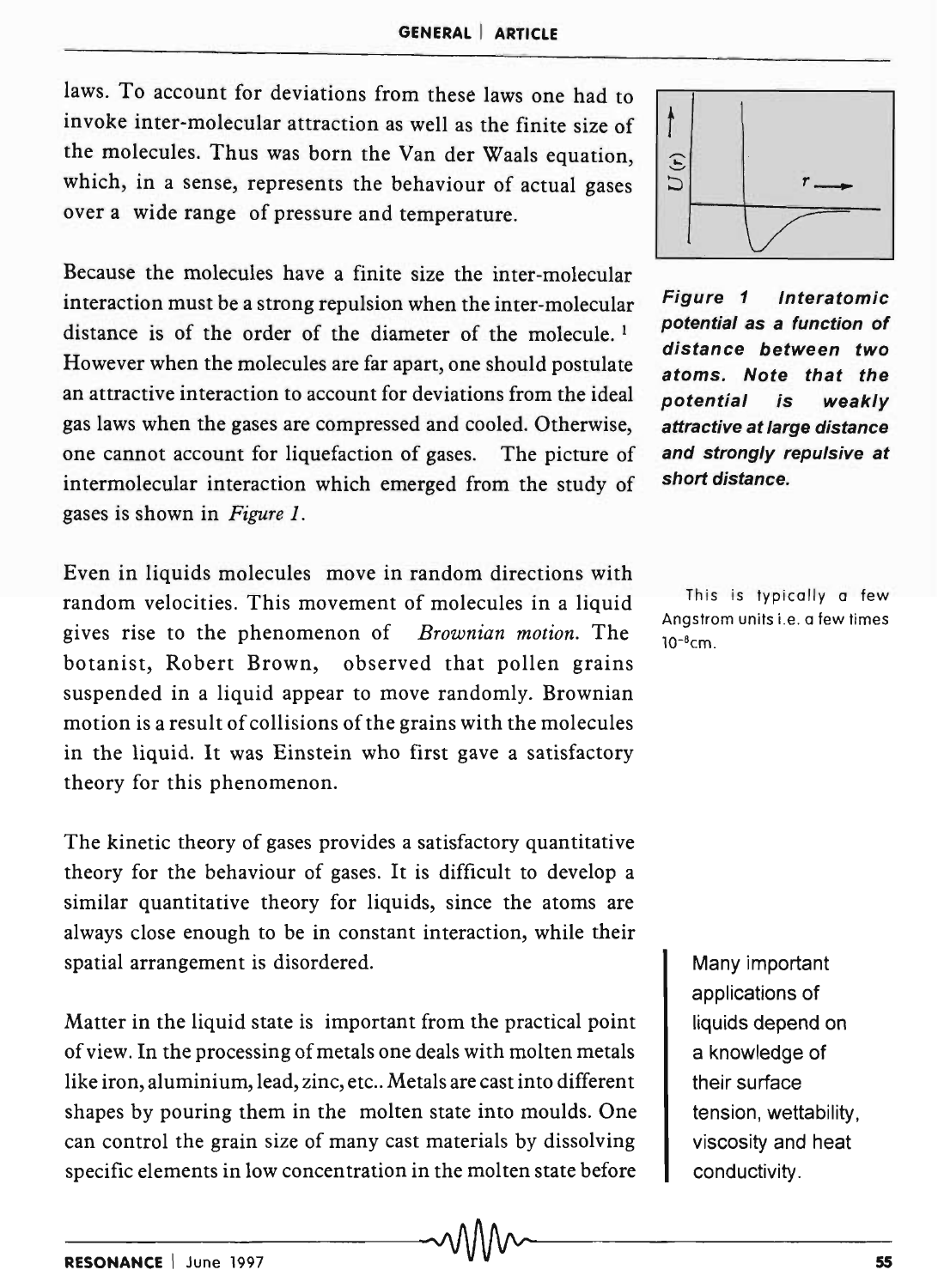casting. Amorphous ribbons of many alloys are obtained by dropping molten liquid of the alloys on a rapidly spinning copper wheel. Many important applications of liquids depend on a knowledge of their surface tension, wettability, viscosity and heat conductivity. A study of liquids to understand their behaviour is very important.

In this two part article we shall confine ourself to a brief description of the structure and the dynamics of liquids, the arrangement and motion of the atoms.

#### Structure of Liquids from X-ray Diffraction

By 1912, X-ray diffraction from crystals had been discovered by Friedrich, Knipping and Laue. In a crystal atoms are arranged in a regular pattern. If X-rays of wavelength  $\lambda$  are incident on a crystal, they are selectively diffracted at certain angles  $2\Theta$  to the incident direction, satisfying the equation discovered by Bragg

$$
\lambda=2d\sin\Theta,
$$

Figure 2 (a) A typical X-ray diffraction pattern from a crystal. Note the many sharp peaks. (b) A typical X-ray diffraction pattern from a liquid.

where *d* is the spacing of a family of planes responsible for the diffraction peak at the angle 20. *Figure 2a* shows such a diffraction pattern from a crystal. The intensity of the diffraction peak depends on the scattering power of the atoms and the way they are arranged in the crystal. One may 'invert' the diffraction

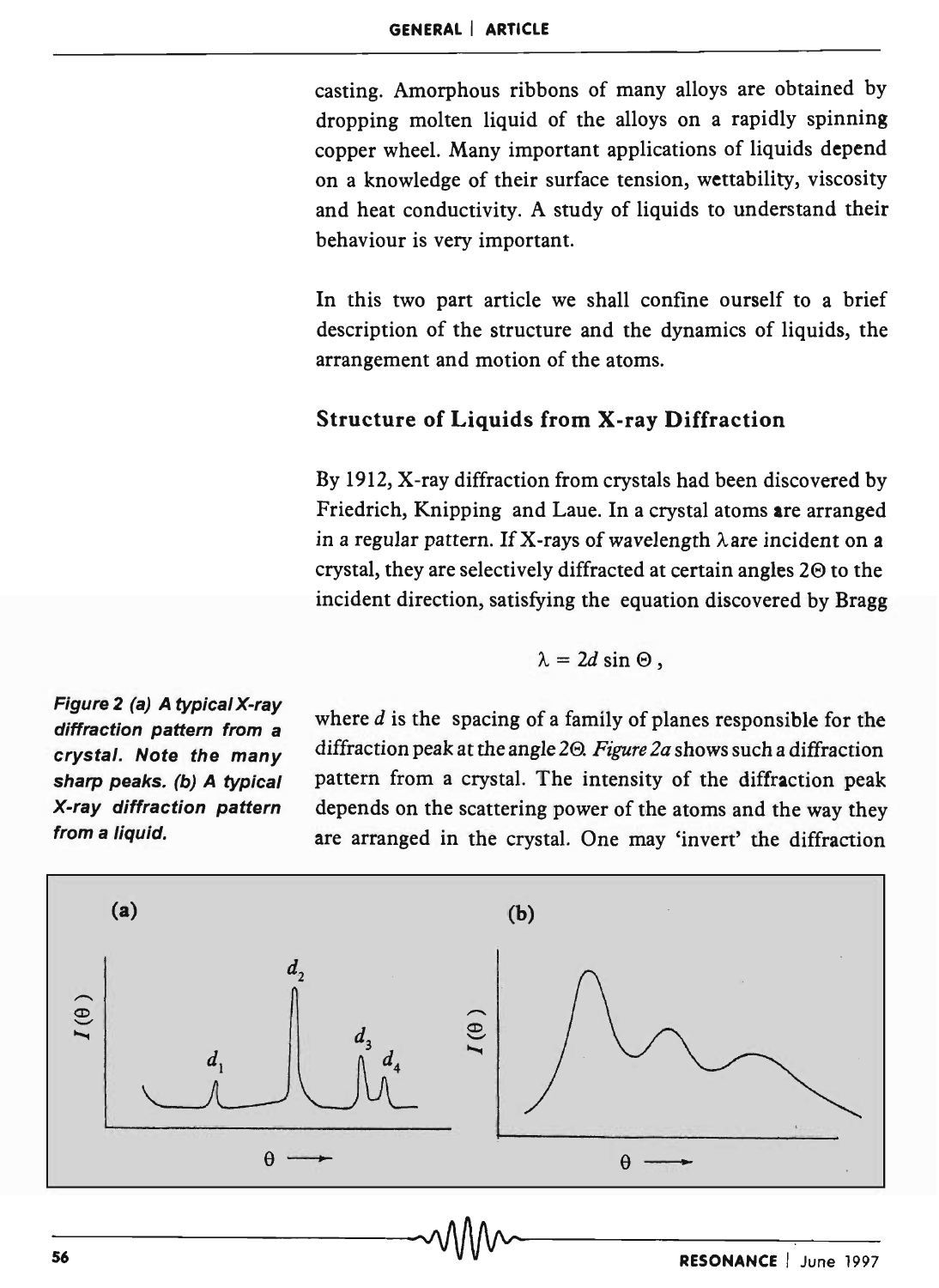pattern to obtain structural information. This is the basis of Xray crystallography – the study of the arrangement of atoms in solids by using measurements of X-ray scattering.

Zernicke and Prins studied X-ray diffraction from liquids. *Figure 2b* shows the diffraction pattern from a liquid. One sees it contains a few broad peaks in contrast to the large number of sharp peaks in a crystal. This arises because the atoms in a liquid are not arranged in a regular pattern as in a crystal.

The structure of the liquid is conveniently defined in terms of a pair correlation function,  $g(r)$ . For the sake of simplicity let us consider a monatomic liquid, say liquid xenon. *Around any given atom in the liquid*, we may draw a spherical shell of radiusr and width  $dr$ . The number of atoms  $dr$ , on an average, in this shell is given by:

$$
dn = 4\pi r^2 g(r) \rho dr
$$

This gives the definition of  $g(r)$ , the pair correlation function. Here,  $\rho$  is the average number of atoms per unit volume.

The pair correlation function is related to the structure factor  $S(Q)$  of the liquid. The parameter Q is called the wave number, and is a measure of periodicity in space. If we have a repetition over a period *d* in space, we define  $Q = 2\pi/d$ . The analogous and more familiar concept is the angular frequency  $\omega$ , which measures periodicity in time, and is given by  $2\pi/T$ , where T is the period of repetition in *time*  $S(Q)$  is obtained from the diffraction pattern as follows. From the intensity of diffraction,  $I(Q)$ , where Q is given by

$$
Q=4\pi\sin\Theta/\lambda\,,
$$

the structure factor  $S(Q)$  can be calculated using the relation

$$
S(Q) = I(Q)/N |f(Q)|^2,
$$

The intensity of the diffraction peak depends on the scattering power of the atoms and the way they are arranged in the crystal.

 $-\text{c}$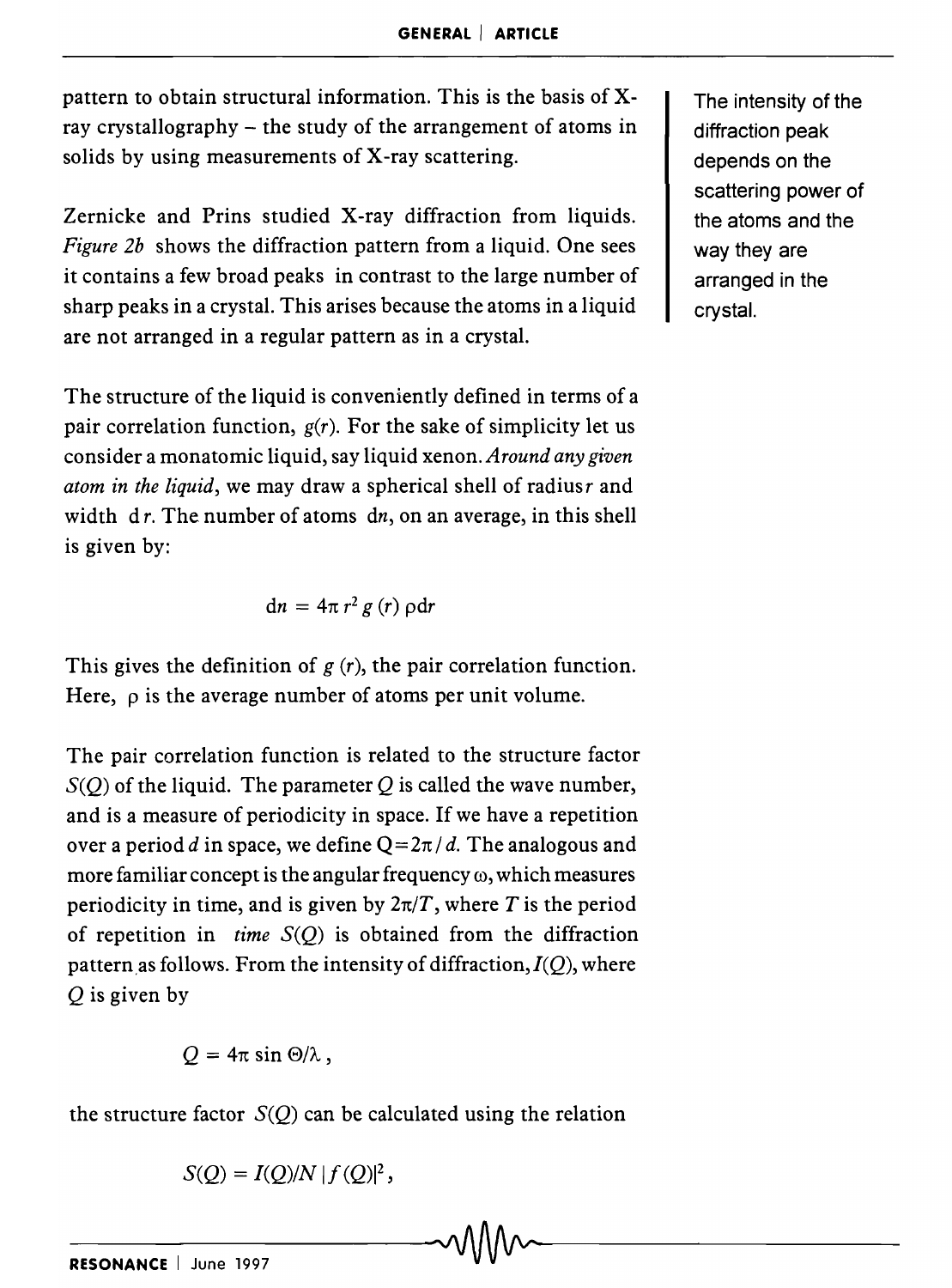

Figure 3 The variation of structure factor with density in a liquid. . . . low density, - - - intermediate density, - high density.

#### Suggested Reading

- C A Croxton. *Liquid state physics A statistical mechanical introduction.*  University Press. Cambridge, 1974.
- N H March and M P Tosi. *Atomic dynamics in liquids.*  John Wiley and Sons.New York, 1976.
- J P Hansen and I R Mac Donald. *Theory of simple liquids.* Academic Press, 1986.
- D P Landau and others. Ed. *Computer simulation studies in condensed matter physics.* Springer-Verlag, 1988.
- D Richter and others. Ed. *Dynamics of disordered materials.* Springer-Verlag, 1989.

and references cited in these publications.

where  $N$  is the number of atoms and  $f(Q)$  is the atomic scattering factor.

The structure factor  $S(O)$  is related to the density,  $\rho$ , of the liquid and the pair correlation function through

$$
S(Q) = 1 + \rho \int \{g(r) - 1\} e^{i\mathbf{Q} \cdot \mathbf{r}} dr.
$$

By 'inverting' the structure factor, one obtains information on the pair correlation function. *Figure* 3 shows how S(Q) changes with the density of the liquid. The fact that  $S(Q)$  for a liquid is nonzero for a continuous range of Q means that unlike a solid, there are no sharply defined values of periodicity d.  $(S(Q))$  for the crystal has sharp peaks). The two cases can be compared to a noise which has a continuous range of frequencies  $\omega$  present, while a musical note has sharply defined frequencies.

The pair correlation function *is* strongly dependent on the interatomic potential,  $U(r)$ . Contributions to this potential  $U(r)$ come from two-body, three-body, etc. potentials. From the pair correlation function one may obtain some information on the potential parameters i.e. the forces between atoms. The pair correlation function is also used to calculate the following properties of the liquid.

• The internal energy *E* of the liquid at temperature *T* can be written as

$$
E = 3/2 N k_{B} T + \langle \Theta \rangle
$$

Here  $k_B$  is the Boltzmann constant and  $\langle \Theta \rangle$  is the average value of the two body interatomic potential energy. This last quantity can be related to the pair correlation function by the formula

$$
\langle \Theta \rangle = (1/2) \rho^2 V \int U(r) 4\pi r^2 g(r) dr
$$

Here V is the volume of the fluid, and  $\Phi(r)$  the potential energy